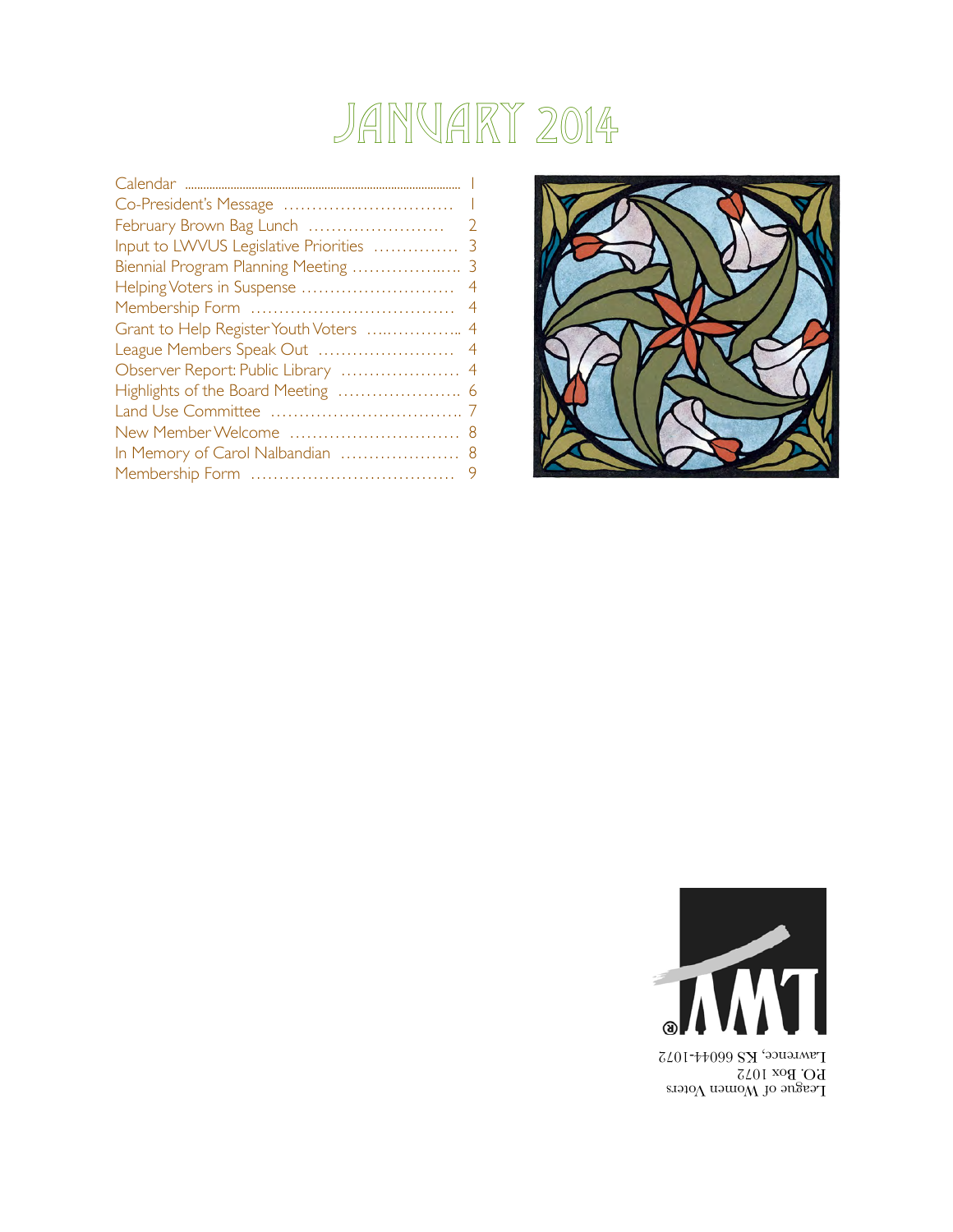# **TheVOTER**

#### Bulletin of the LWV of Lawrence-Douglas County, KS

The League of Women Voters is a non-partisan political organization encouraging the informed and active participation of citizens in government and influencing public policy through education and advocacy.

| Co-President:s  | David Burress & Cille King | president@lawrenceleague.com  |                        |
|-----------------|----------------------------|-------------------------------|------------------------|
| Membership:     | Margaret Arnold            | membership@lawrenceleague.com |                        |
| Voter Editor:   | Ruth Lichtwardt            | lightwatcher@gmail.com        |                        |
| Local League    | www.lawrenceleague.com     | www.facebook.com/lwvldc       | www.twitter.com/lwvldc |
| State League:   | www.lwvk.org               | lwy.kansas@gmail.com          | 785-234-5152           |
| National League | www.lwv.org                |                               | 202-429-1965           |

#### League Calendar

| Sunday,<br>January 19th     | $3 - 5$ pm          | Afternoon with the Legislators. 3144 Campfire Drive. League members and their guests. RSVP<br>to president@lawrenceleage.com                        |  |
|-----------------------------|---------------------|-----------------------------------------------------------------------------------------------------------------------------------------------------|--|
| Saturday,<br>January 25th   | 7 - 9 pm            | Land Use Committee Meeting. Community Mercantile Meeting Room, 901 Iowa St.                                                                         |  |
| Saturday,<br>February 1st   | Noon -<br>2 pm      | Biennial Program Planning Meeting. Stewart Ave. Fire Station, 19th and lowa Streets.                                                                |  |
| Monday,<br>February 3rd     | 5:30 pm             | Suspended Voter Registration Task Force. Home of Co-President David Burress, 912 Holiday<br>Drive                                                   |  |
| Wednesday,<br>February 12th | $9:30$ am -<br>3 pm | LWVK Day at the Capital. Capitol Plaza Hotel, .1717 SW Topeka Blvd, Topeka. Watch your<br>email for program details.                                |  |
| Wednesday,<br>February 12th | 7:00 pm             | Lawrence Pedestrian Coalition. Basement Conference Room, Carnegie Building, 200 West 9th<br>Street.                                                 |  |
| Thursday,<br>February 13th  | 7 - 9 pm            | LWVL-DC Board Meeting. Home of Co-President David Burress, 912 Holiday Drive. All<br>League members are invited to attend.                          |  |
| Friday,<br>February 14th    | $9:00$ pm           | <b>VOTER Submission Deadline.</b> Please send submissions to lightwatcher@gmail.com                                                                 |  |
| Thursday,<br>February 20th  | $11:30$ am          | Brown Bag Lunch: Public School Education Financing: State Decisions and Lawrence<br>Schools. Watkins Community Museum, 1047 Mass St Guests welcome. |  |
| Thursday,<br>February 25th  | 6:30 pm             | Movie: Girl Rising. New York Elementary School Gym, 936 New York St. Cosponsored by New<br>York Elementary PTO and LWVL-DC.                         |  |
| Saturday,<br>March 22nd     | <b>TBA</b>          | Helen Fluker Open and Accessible Government Award Luncheon. Smith Center at Brandon<br>Woods, 4730 Brandon Woods Terrace.                           |  |
| Saturday,<br>April 19th     | TBA                 | <b>Annual Meeting.</b> Smith Center at Brandon Woods, 4730 Brandon Woods Terrace.                                                                   |  |

#### Co-President's Message: Reprise on LWVL-DC Volunteering

Some LWV members join us for our educational programs. Some join to contribute financially to our work. However the deepest and most rewarding League experiences come from working together actively with other League members to advance our cause (or several causes).

And now is an excellent time to get involved. We are past the holidays and you may have a little more available time. This is the season of the year when the League has the largest number of irons in the fire and needs all help it can get. If you want to help out

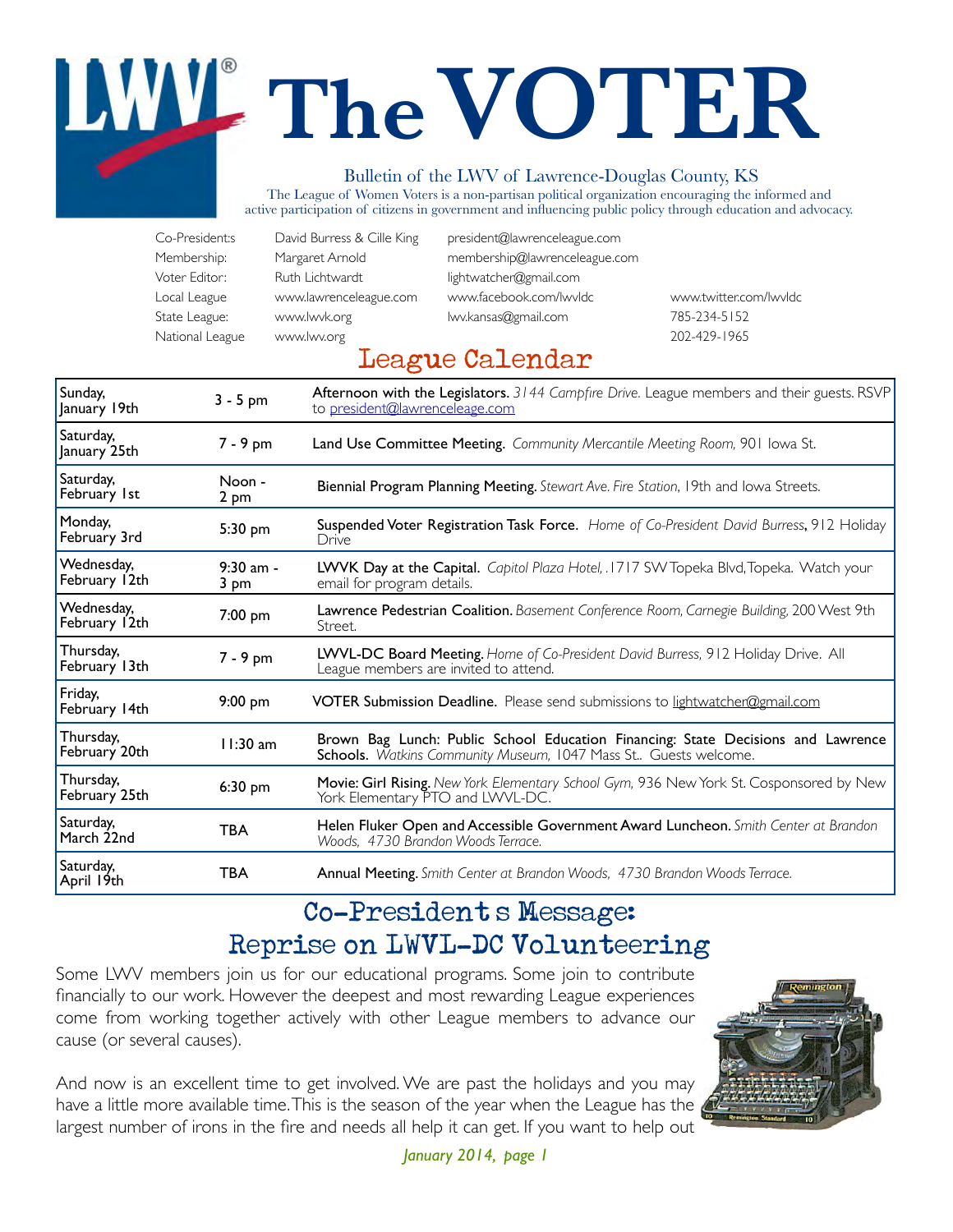your League in any way, please email me at president@lawenceleague.com.

Volunteering comes in all shapes and sizes. Here is a low commitment, limited term role that starts right away:

Stucky scholarship committee member. Each year a LWV-LDC committee selects a meritorious high

school senior who will receive a \$1000 scholarship. This role only requires reading some scholarship applications and attending what should be at most 2 meetings in order to deliberate and choose an awardee.

The next two roles are somewhat more challenging but also limited in term:

Fluker Award committee member. Each year we give an award to a Douglas County activist who has made a significant contribution to open and effective local government. Part of this committee role is similar to the Stucky committee role, and involves reading nomination materials and deciding on an awardee. In addition, this role involves helping with the planning of the annual Fluker Award luncheon in March.

Nominating Committee member. This committee will nominate officers and new Board members for the 2014-2015 year.

Here is yet another role that has a limited term of commitment:

Spring fund-raising event committee member. This is a new fundraising event

intended to raise money to make up lost revenue due to our reduction in dues. This year are getting our feet wet with what will probably be a relatively low key event.

And of course we always have open roles that involve a longer commitment.

We need local committee members for two ongoing study committees-one on Kansas fracking policy, one on National agricultural policy.

The voter registration committee, the land use committee, and the membership and events committees are very active but can always use more help.

Also, there are always openings for interim Board appointments (made by the Board itself), which will typically lead to full term appointments at the next election.

There are also many possible roles that no one is currently performing, and even roles that we haven't yet thought of or defined. For folks who are willing to serve as committee chairs, let us know your skills and we can probably define a committee that uses them. Call and talk it over with me at 785 749 1218.! ! *- David Burress*



#### February Brown Bag Lunch

Please mark your calendars to attend our first brown bag lunch of 2014. The topic is "Public School Education Financing: State Decisions and Lawrence



Schools." This topic is timely for our information and action because several public school financial decisions will be made early this year. The state Supreme Court will issue its ruling about adequate school funding, while the Legislature will debate various bills that affect local public schools. Funding, of course, influences programs. We will meet at 11:30 on the 20th to have lunch and visit. At noon Vanessa Sanbern, member of our local school board, will join with a representative from the Kansas National Education Association to address the topic and answer questions. Please plan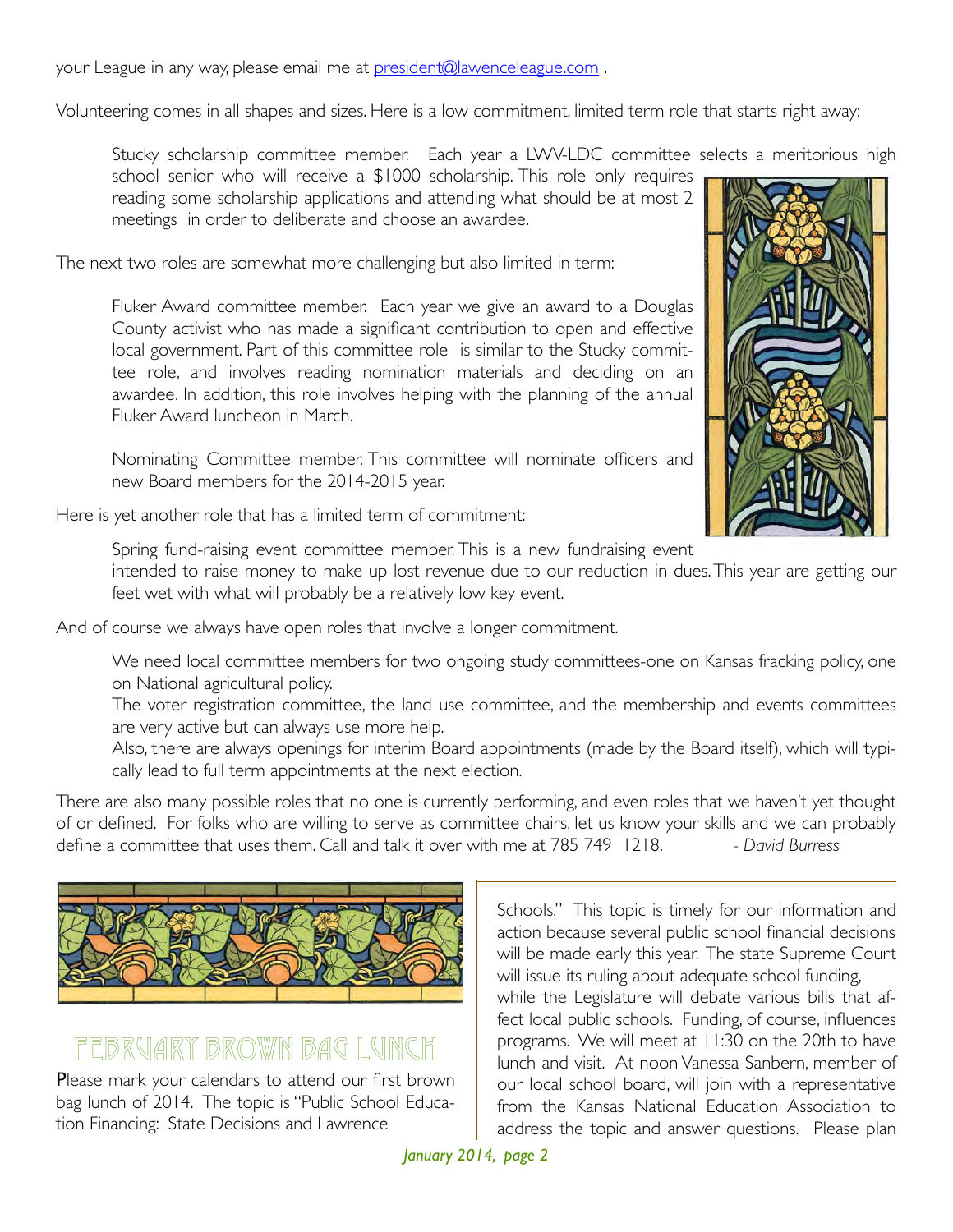to come and bring guests. This is a unique opportunity to voice our concerns while vital decisions are on the table. *- Margaret Arnold* 



## LWV-LDC BOARD INPUT LWWUS LEGI*s*i

In December the LWVUS advised us as follows:

LWVUS Legislative Priorities (Reminder) In January, the LWVUS Board of Directors will be setting the League Legislative Priorities for the upcoming year. Setting these priorities for LWVUS action at the national level is an annual responsibility for the Board. Once again, the Board is soliciting suggestions for LWVUS advocacy priorities from members. …. While the LWVUS has numerous positions under which we might take action, the Board must prioritize and consider those issues where we might be able to make a difference.

On behalf of the LWV-LDC Board, I sent the following message to the National LWV committee working on legislative priorities for the next year.

The Board of Directors of the Lawrence-Douglas County KS League has directed me to advise you of their preferences for LWV-US legislative advocacy, which are as follows:

- 1. National legislation and enforcement on voter registration rights.
- 2. Birth control rights, with the goal of universal free birth control means provided by health insurance, as the most effective known method of reducing abortion.
- 3. Fighting on all fronts to reverse the effects, and ultimately the fact, of the Citizens United decision. One small mechanism worth pursuing is to define corporate political expenditures as part of taxable income rather than as legitimate business expense---thus putting corporations on a more level playing field with households.
	- *! ! David Burress, Copresident, LWV-LDC*



#### Biennial LWV Program ANNING MEETING

When: Saturday, February 1, 2014, Noon-2:00 PM

#### Where: Stewart Ave. Fire Station, 19th & Iowa

"Program" in League jargon means our major research, educational, and advocacy activities over a two year period. These activities are planned biennially, but only in terms of general focus and priorities. (Detailed events are planned throughout the year.) The first round of planning for both local and national programs will occur at a single meeting in February.

Be aware that any new League studies or modified League positions need to be authorized during this process. If there is something you want the League to be working on over the next two years (especially at the local level, but also at the national level) you really need to show up at this meeting.

LWV-LDC Program Planning procedure. Our February meeting will arrive at a specific proposal for our program activities during the next two years. That proposal will be adopted (perhaps with modifications) at the Annual Membership meeting in April. Note that our bylaws make it almost impossible to introduce new topics at the April meeting that were not discussed in February. However topics voted down at the February meeting can sometimes be resurrected by the membership at the April meeting.

LWVUS Program Planning procedure. Our February meeting will make general recommendations that will be sent the LWVUS. As at the local level, these recommendations may include new positions and new studies. A committee at LWVUS will collate responses from all the local Leagues and make recommendations to the National Board and the National Convention. The final national program will be adopted at the 2014 National Convention.

Note that Local and national program planning occurs in even-numbered years. State program planning occurs in odd numbered years and will not be discussed at this meeting.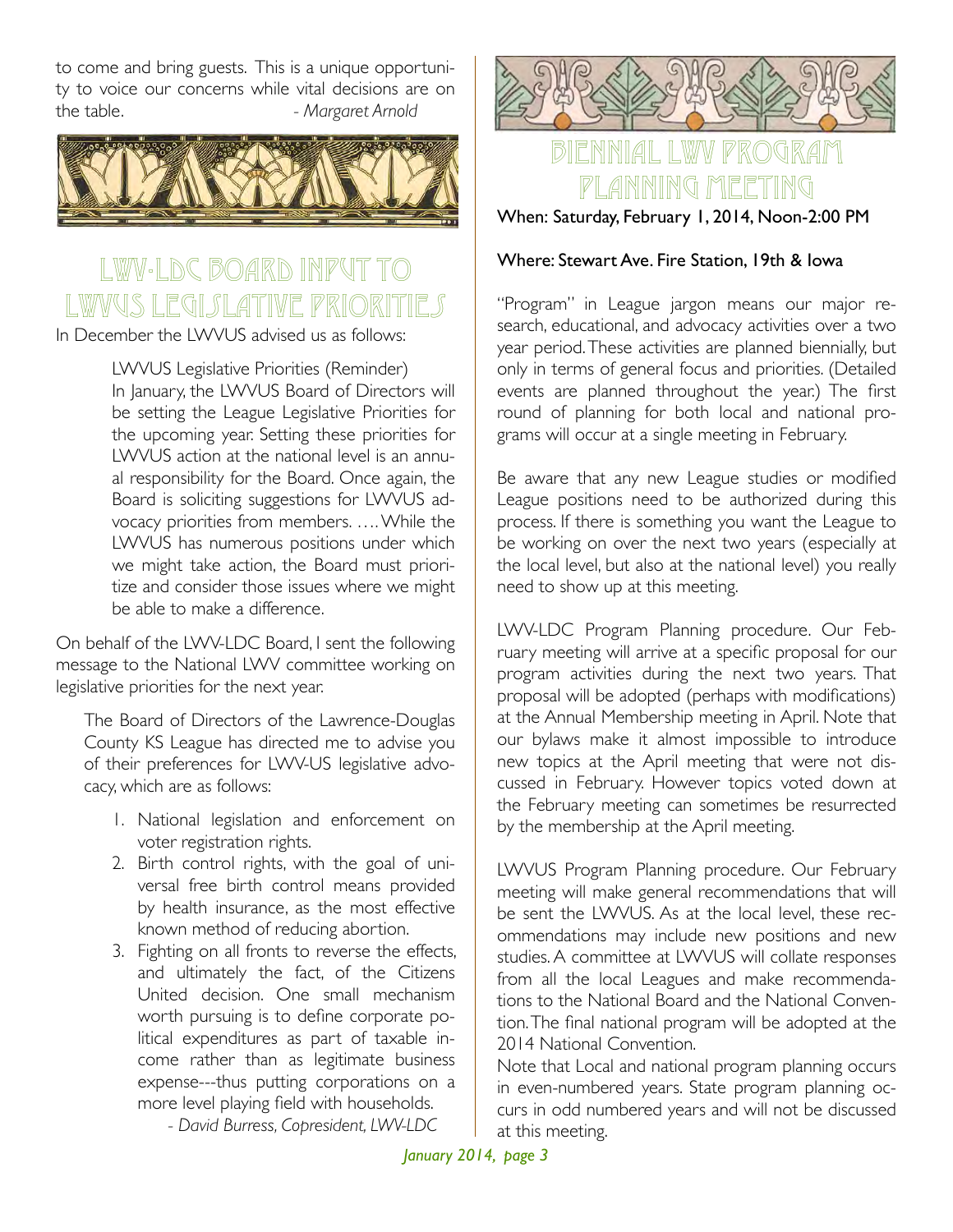Background: all local, state, and national positions are available at http://lawrenceleague.com/Positions.html.



#### G VOTER*S* IN SU*SP*EN*S*E with REGI STR*A*TI(

We have a small committee of members who are calling people on the Douglas County "Voters in Suspense" list (over 800 citizens) in an attempt to get needed "proof of citizenship" to the County Clerk. Only some on this list have given a phone number or email. So, after we have called or emailed all we can, the committee will plan on going to the listed addresses.

Kansas Secretary of State, Kris Kobach's Arizona law requiring "proof of citizenship" was struck down by the Supreme Court in June 2013. Because Kansas was not a party to this lawsuit, Kris Kobach's Kansas law requiring "proof of citizenship" still stands. It will take our Kansas Legislators and Governor Brownback to repeal the law, or another trip to the Supreme Court.

This law is a barrier to the citizens of Kansas in getting registered to vote, is probably the most poorly implemented law ever – in that about one – fourth of the people who attempted to register to vote since January 2013, have not been able to finish their registration.

Please contact your state representative and senator to let them know your opposition to this law. If you are interested in helping the committee, contact president@lawrenceleague.com or call 785-766-6992. !!!!! *- Cille King*





## Grant from LWV National to <u>HELP REGISTER YOUTH V(</u>

We have received a small grant from LWV National to help register young people in their classrooms in Douglas County this spring semester. LWV grants are going to 34 leagues in 15 states. Only one half of 18 year olds are registered to vote, so, this is a very unrepresented age group. Of high school students who are not continuing to college, it is the last opportunity to catch them in an educational setting. Registering students in the spring is 3 times as effective as waiting until fall, as most of those of eligible age have already graduated.

We look forward to registering young people and could use volunteers to help with this project. If you are interested in helping with this, either a little or a lot, contact president@lawrenceleague.com or call 785-766-6992. !! ! *- Cille King*



## LAQUE MEMBERS SPEAK

There was only one letter from a League member in the Lawrence Journal World this month, but it is well worth reading if you missed it. It's from Melinda Henderson, and may be found at http://www2.ljworld.com/news/2014/jan/04/letter-insurance-boon.

*!!!!! - Marjorie Cole*



Lawrence Public Library December 16, 2013 - 4:30 - 5:30 p.m.

Board Members Present: : Joan Golden, Chair, Chris Burger, Fran Devlin, Brady Flannery, Ursula Minor, Deborah Thompson, David Vance. Absent: Gould/Evans Architects.

*January 2014, page 4*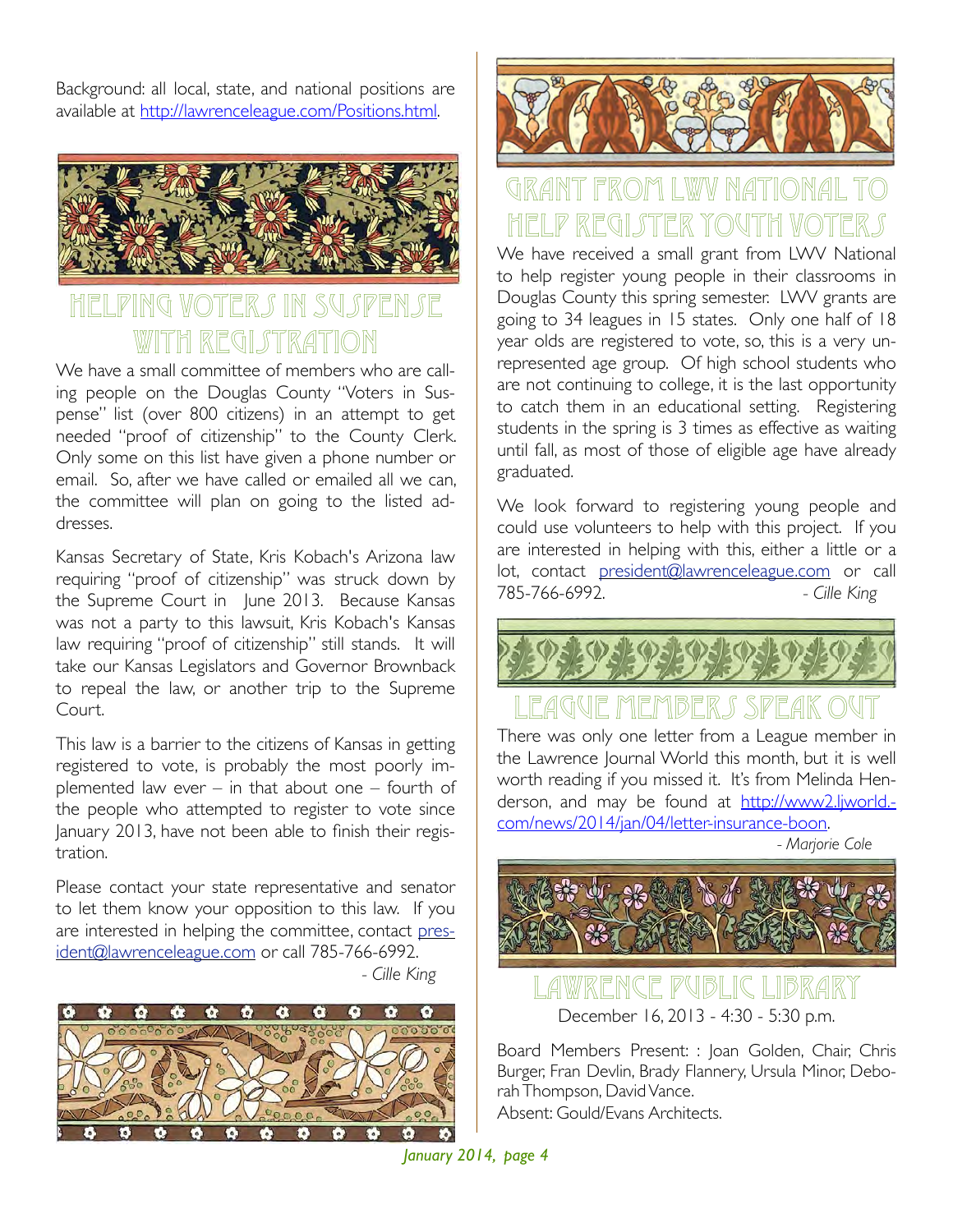Library Staff: Brad Allen, Director; Sherri Turner, Assistant Director; Kathleen Morgan, Library Foundation Director.

Guests: Gordon Fitch, Friends of the Library; Elliot Hughes, Lawrence Journal reporter;

Elinor Tourtellot, League of Women Voters.

#### Consent Agenda

Joan asked for approval of the minutes of the special December 11, 2013 meeting. The purpose of that meeting was to consider whether to authorize the city to include the library in the city's resolution to exempt city buildings from the concealed carry law for another 4 years. The Board agreed with the city's plan to extend security but decided on a separate policy letter to be

submitted to the Kansas Attorney General. Chris Burger wanted the wording of the resolution to include "does not prevent weapons from entering the building". The additional wording was added to the agreement and the minutes were approved.

#### Library Director's Report for December 2013

Building Renovation/Expansion - With almost all the structural steel up, the construction crews are now beginning to frame the exterior walls. The roof is almost finished and the building should be closed in soon.

Readers' Services Interviews - The Library began screening applicants for the new Readers' Services Coordinator position.

Out and About - Brad met with United Way Executive Director Erika Dvorske to learn more about the United Way's vision for the community and ways the library and United Way can collaborate to achieve their missions more effectively. He and some staff members

met with Kevin Willmott to discuss a short film about the library for the grand opening. Kevin agreed to do the project for the library. Rich Minder and Janice Friedman invited Brad to speak at the "Success by 6" annual breakfast in January. He also has been asked to speak at the Altrusa dinner in January to talk about the library. Lastly, he was on Jeremy Taylor's "About the House" program on KLWN in December.

#### Library Foundation Director's Report

NEH Challenge Grant - The Foundation announced that it was one of fifteen organizations selected nationwide to receive a 2013 Challenge Grant from the National

Endowment for the Humanities. The grant provides \$275,000 in federal matching funds to support humanities programs at the library. The NEH grant will create the Greatest Expectations Fund, a permanent endowment for humanities programs in the new space. Annual earnings from the fund will bring dynamic speakers to the library, support community reading and literacy programs, and advance the humanities through technology. For every \$3 donated to the Greatest Expectations Fund, NEH provides a \$1 match. The Foundation must raise a total of \$825,000 by 2017 to fully earn all the matching funds. Thus far, the Foundation has raised approximately \$400,000 in donations and pledges. The goal is to build a \$1,000,000+ endowment for programs at the library.

> Friends/Foundation Annual Letter - The Friends and Foundation joint fundraising letter was mailed to 3,600 households in late November.

> "Toast to the Library" Update - As reported at the last Board of Trustees meeting, the Foundation has formed a committee to plan "A Toast to the Library"--a sneak peek fundraising party to take place on the Thursday night prior to the official library opening. The focus is on seeking "Signature Sponsors" for this event and to date, three local businesses have signed on: Stevens & Brand Law Firm, Crown Automotive, and NIC, Inc.. Foundation board members are actively recruiting volunteers to help with the planning.

> US Bank Grant - US Bank has approved the Foundation's grant request of \$5,000 for book lockers at the new library. This is the second installment that US Bank has made toward this project. Book lockers will be installed in the west side exterior wall of the new building so

that patrons can retrieve library materials 24 hours a day, 7 days a week.

Swing and a Miss - The Foundation's application to the Kansas Health Foundation (KHF) grant for a summer reading grant did not win approval. The library can reapply for the grant in March, 2014.

The Library Friend's Report - Gordon Fitch said the Friends will have a retreat on January 6 to discuss planning for donations. Brad added that the Friends agreed to fund the library's request for a \$48,000 grant that will help with the summer reading program.

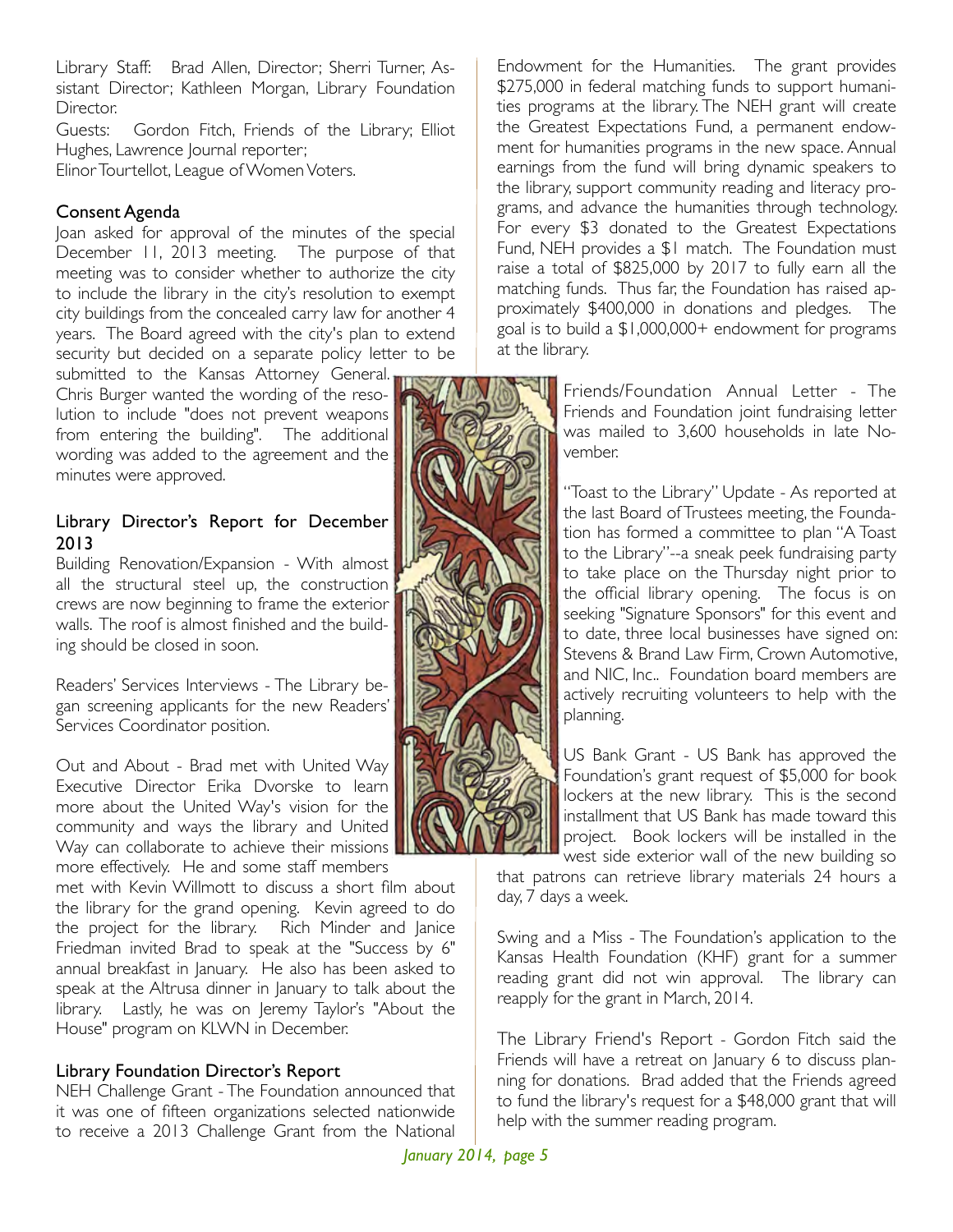Ongoing business -

Renovation/expansion update - The Board enjoyed the tour of the new space and commented on the lighting and materials. The schedule of construction is dependent on weather.

New Business

RFID - Brad reported that the RFID book sorter expense accounted for \$320,000 of the total \$500,000 grant. The remaining funding will spent on things like security gates and self-checks. Bibliotecha was chosen to supply the self-checks that will take both cash and credit cards for fines. The Board approved seven self checks, one going in the children's area.

!!! *- Elinor Tourtellot, observer*



### $M$ ighlight $\cal{S}$  of the Board meeting

December 12, 7:17–9:18 pm, 912 Holiday Dr

Present: David Burress (Co-President), Cille King (Co-President and President Elect), Marci Francisco (Vice President), Marjorie Cole (Treasurer), Caleb Morse (Secretary). Directors: Margaret Arnold, Caroljean Brune, James Dunn, Midge Grinstead, Marlene Merrill. Absent: none. 2015 LWVK Annual Convention preparations. Prior to commencement of the meeting, Cille provided a report on preparations for the 2015 LWVK Annual Convention. Margaret (Marlene) moved to choose Holidome as the official venue and to notify LWVK that they should bear risk; there was no discussion and the motion carried by unanimous consent. CK offered to put together a letter for the LWVK board about the arrangements. Items distributed with the agenda. Minutes of the Nov meeting; Treasurer's report; a draft of a letter to the Hospital Board regarding KOMA; a request from the New York Elementary School PTO for cosponsorship of a film; and a memo from Holiday Inn Hotel. Treasurer's report. Marjorie reported total income for Nov of \$0 and expenses of \$25. Current balances as of 30 Nov: Checking Account =  $$2547.65$ ; Money Market =

 $$2102.54;$  Stucky = \$5625.61; Judiciary = \$581.93; Education Fund (LWVEF) =  $$642.10$ . Letter to Hospital board regarding KOMA and open meetings. Caleb (Margaret) to send the letter, which David has circulated previous to the meeting. Margaret suggested a minor revision to the letter, so that it read "Although the purpose", correcting a typographical error; the amendment was accepted. Marlene asked what action do we hope for? David replied that we would like a response. Marlene noted that that this is not quite what was stated, so David suggested "we request a reply"; also accepted. CJ suggested replacing "compliance" with "conformance"; again, accepted. There was no further discussion and the motion to send the letter with noted revisions was adopted by unanimous consent. Co-sponsorship of film with New York Elementary PTO. David referred us to a request from Lily Mason of the New York PTO that League cosponsor a screening of the film "Girl Rising" on February 25. There was general agreement that we should agree to contribute funds to defray the cost, and discussion ensued about how much. Several members offer personal donations. Marjorie noted that we can't afford to contribute the full amount needed without special contributions, since we have already donated to other

causes, but could probably afford \$50. There was a collective motion (C|) to donate \$50 of League money, plus whatever personal contributions members care to make. Marjorie offered to collect the latter, noting the sooner the better. David set 19 Dec as the deadline for making additional contributions. League will set up a table at the event. LWVUS advocacy priorities. David informed us that comments are due by Jan 11. Marjorie thought our big priority should be voter registration. David suggested revising this to asked LWVUS to figure out at national level how to support efforts in states that limit registration. Marlene suggested advocating for gun control. Marjorie opined immigration. CJ thought advocacy for reproductive choice (abortion, birth control) and opposing Citizens United. David asked us to decide on our

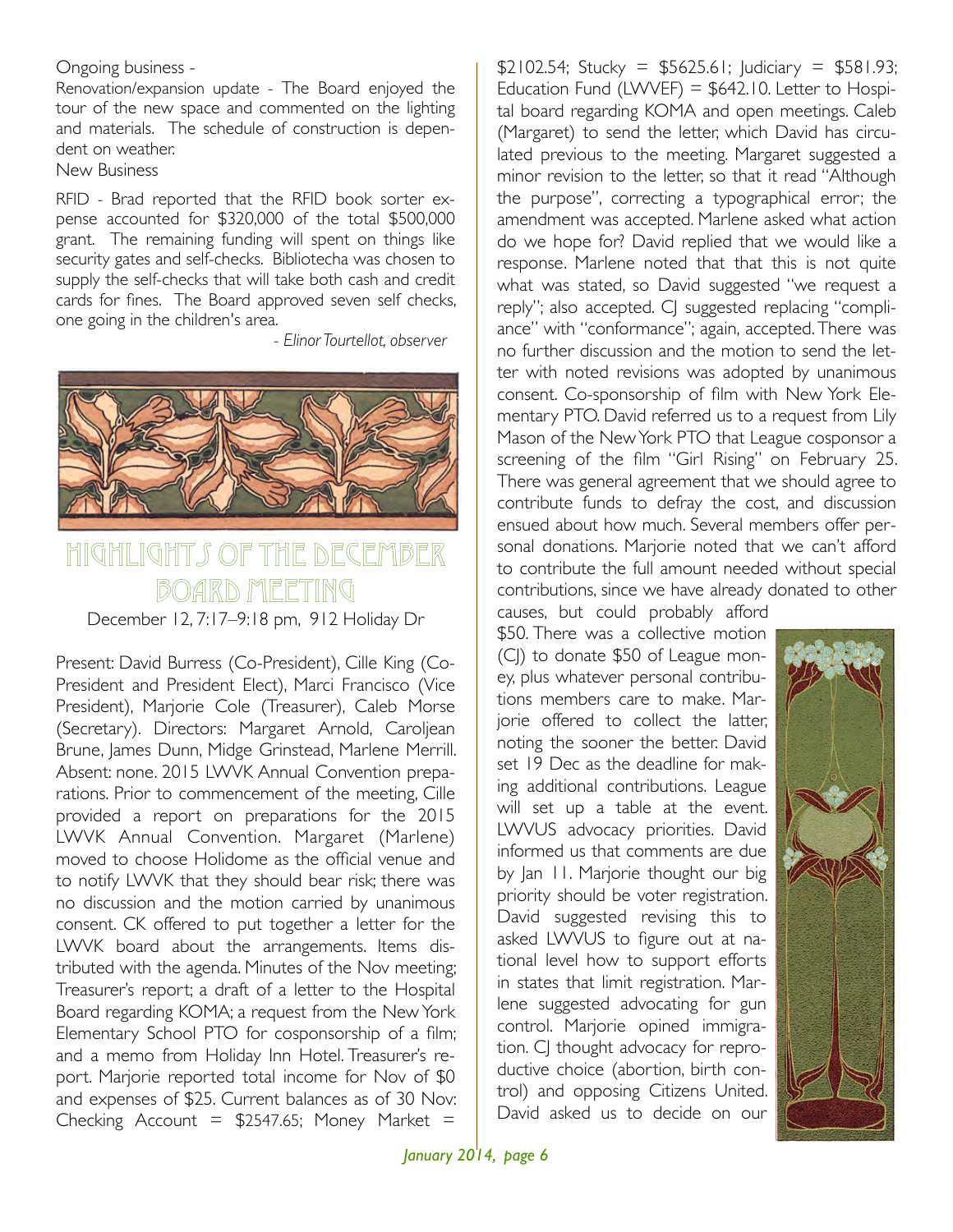priority issues, and voter registration, birth control, and Citizens United won the day. David offered to write up our recommendations for the Voter. Student membership definition clarified. Caleb (Margaret) moved to adopt a policy making eligible for student memberships anyone enrolled in high school or at least part-time in an accredited post-secondary institution; Marci suggested adding and "eligible to vote in next election", which Caleb and Margaret accepted as a friendly amendment. The motion carried by unanimous consent. *Caleb Morse* 



#### LAND USE COMMITT December Meeting

The Land Use Committee (LUC) met at 7:00 p.m. on Saturday, December14, 2013 at the Community Mercantile meeting room. We discussed the agenda items on the upcoming December Planning Commission (PC) Agenda, and decided to write two letters to the PC. One item not on the Agenda before December 16 was the report by Lynn Zollner on the nominations of three new historical buildings for the Lawrence Register of Historic Places because these applications came on-

line after our Saturday meeting. However, they should be noted because of their significance: 627 Ohio Street; 1040 New Hampshire Street (English Lutheran Church); and 1047 Massachusetts Street (the Watkins Bank Building). These applications will be considered by the PC in January. We sent two letters to the PC and Lucille King represented the League at the meeting.

The first letter that we sent was on Items No. 2A and 2B. This letter con-



*January 2014, page 7* 

cerned a 19+ acre tract on the southwest corner of Monterey Way and Peterson Road, an assisted living and independent living retirement facility proposed by "Americare." The RS10 tract was requested to be rezoned to RM12-PD, along with the Preliminary Development Plan (also serving as a Preliminary Plat). We complimented the staff and developers for seeking a Planned Development because of the design control and predictability of this overlay district, but had questions about some features: (1) the possibly inadequate parking, (2) the possible overbuilding of retirement facilities and (3) in the event the projects fails, would it revert to a standard RM12 District? We suggested that the developer could achieve the same result with a Special Use Permit and single family zoning. The Staff Report characterized the development as conforming to the Comprehensive Plan (CP), even though it is shown in the CP as low and very low density. We pointed out that because our CP shows only low, medium and high residential densities, there is no predictability for neighborhoods as to potential residential zoning or what residential use will actually be built, a problem confronting all Lawrence neighborhoods.

The second letter we sent was on Items 5A & 5B, the annexation and rezoning to RM12D and RM12D-FP (duplex development-flood plain) on an almost 15-acre tract wedged in between the proposed OS (Open Space) pump station on the east, the proposed OS-FP addition of Naismith Park floodplain on the south, and an older RM12D duplex area

on its north. Our Committee members expressed concern that this tract was lower than the adjacent duplex area that had flooded soon after its development many years ago. Worse, the subject 15-acre area had been filled by the owner with questionable fill that possibly would not compact properly. We pointed this out in our letter as a major concern and asked the PC to consider some use other than residential for this tract, such as parkland.

Outcomes: All items,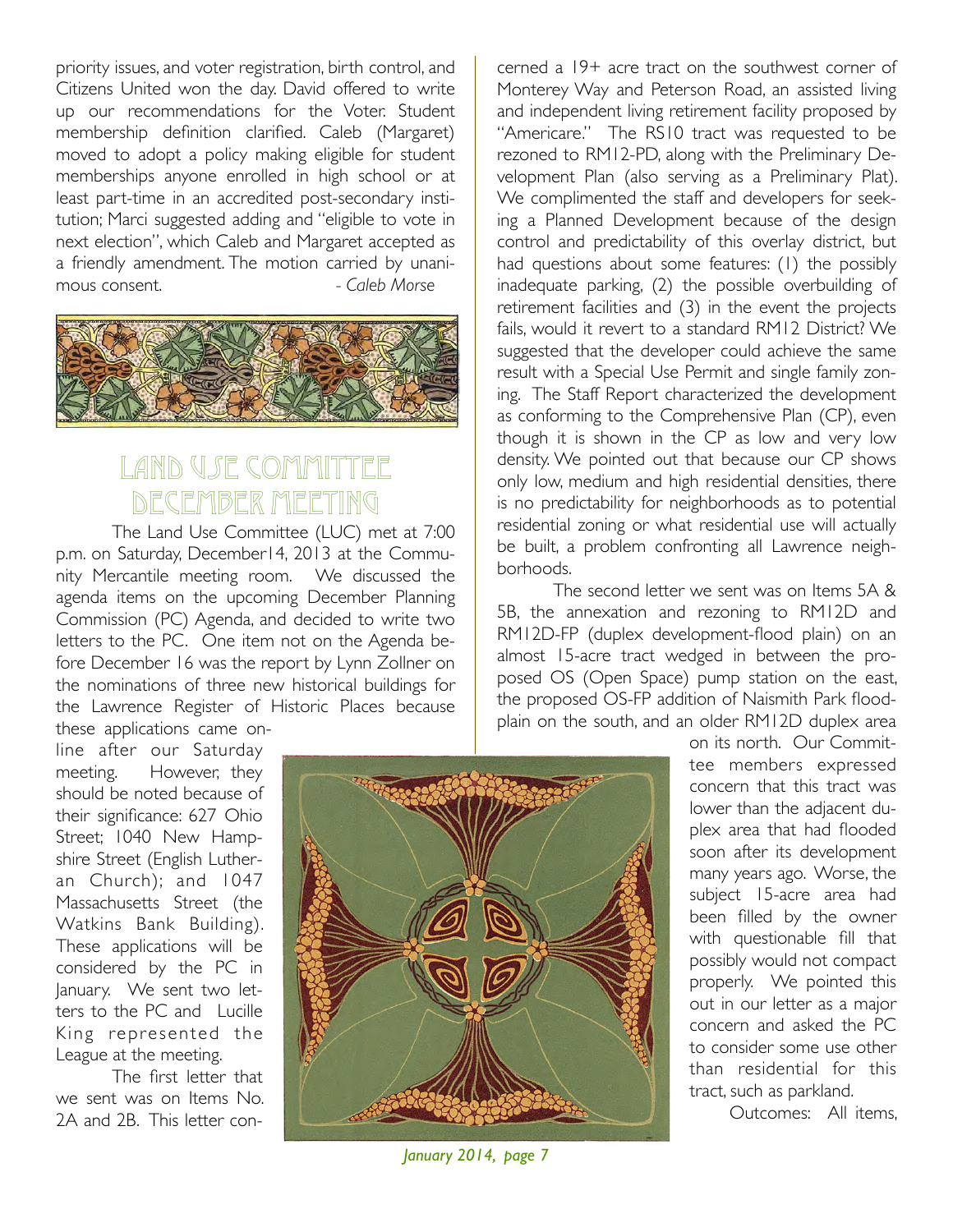including the two on which we sent letters, were approved unanimously by the PC except those received for future action—Items 3 and Miscellaneous Item 1.

We did not send letters on the following items reviewed by the PC, but are listing them because of their significance:

Item I was a new Preliminary Plat (PP) that had expired, submitted by the City for the 537 acre Wakarusa Wastewater Treatment Plant. The new treatment plant is located on the south side of the Wakarusa with its northern boundary configured by the Wakarusa and its eastern boundary by Coal Creek.

Item 3 was for the PC to receive information on needed amendments to the county Agritourism Regulations which will be considered by the PC in January. This issue was precipitated by a proposal that was much more intensive than had been originally anticipated for this use—the "Pumpkin Patch." Before sending this request for modified regulations to the PC, the County Board of Commissioners had placed a hold on new Agritourism applications until these regulations could be modified.

Item 4a was for an 8+ acre site owned by the City on the northwest corner of Louisiana and 31st Street to be rezoned Open Space (OS) and Flood Plain (FP) to accommodate a major pump station for wastewater to the new treatment plant (see Item 1). Item 4b was for the preliminary plat (PP) for this tract.

Items 6a and 6b were for the annexation and rezoning to OS (Open Space) of 21+ acres—an expansion of Naismith Valley Park to the east and south. (Good news: this serves as a block to further expansion of commercial zoning along 31st in this area in addition to adding to Naismith Park and preserving the stream).

Item 7 was a revised Final Plat of Langston Heights that differed enough from the previously approved Preliminary Plat to warrant taking it to the PC instead of the usual administrative approval. The original single linear Lot 1, Block 1 was now proposed to be subdivided into separate lots to allow 15 duplexes (30 units) in place of the original single-lot townhouse configuration of 62 units. In addition, the requirement to extend its main access, Renaissance Drive, to the south to Bob Billings Parkway before being developed was dropped.

Miscellaneous Item No. 1, procedural options regarding camping, will be taken up in January.



#### 10EK WE

Please welcome our newest member, Melissa Wick, who has attended some of our fall meetings. As a field representative for the Census Bureau, Melissa brings skills important to understanding and working with lists of people. She has already joined the League committee dealing with Douglas County voters in suspense. We look forward to sharing more of her story with you in the future. *- Margaret Arnold*



#### In Memory of Carol Nalbandian

We will miss long-time League member, Carol Nalbandian, who died January 7, 2014, in her home. As an active board member, she was well known for her interest in and knowledge of local government issues. She sought diversity among League members and worked with various League committees. She was also active on boards of other organizations, notably the Lawrence Public Library. Her family has suggested tributes in her name to the library; they may be sent in care of Warren-McElwain Mortuary, 120 W. 13th Street, Lawrence, KS 66044. A nice obituary for Carol was published at http://www2.ljworld.com/obituaries/ 2014/jan/09/carol-nalbandian/.



*January 2014, page 8*